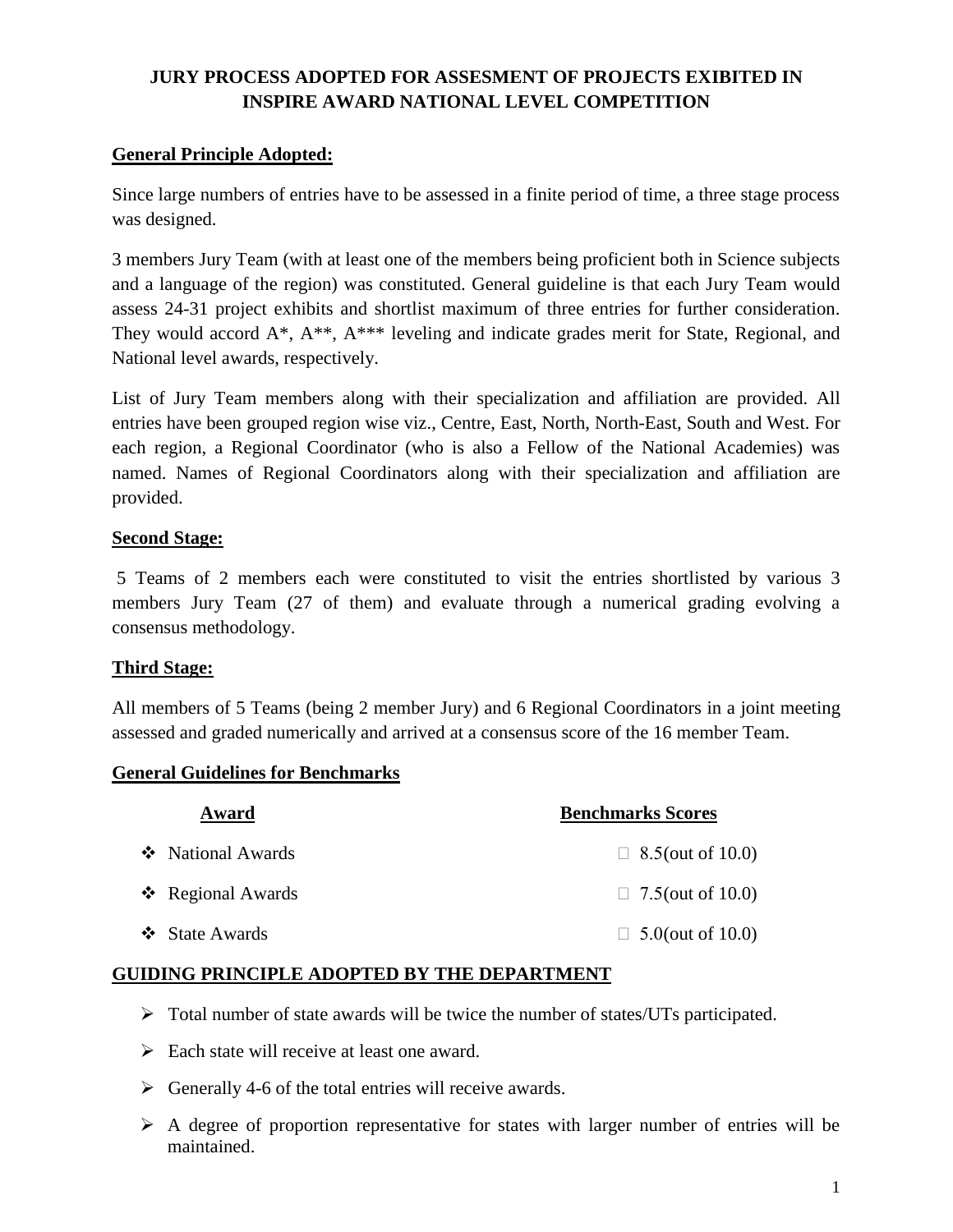# **Recommendation for National INSPIRE Awards (15-08-2011)**

| Project<br><b>Sr. No.</b> | State/UT                | Name of<br>the<br><b>Student</b> | Name of the<br><b>School</b>                                     | Project /<br><b>Model</b>  | <b>Stall</b><br>No. | <b>Evaluation</b><br>Grade | Prize           |
|---------------------------|-------------------------|----------------------------------|------------------------------------------------------------------|----------------------------|---------------------|----------------------------|-----------------|
| 131<br>$(H-15)$           | Rajasthan               | Shreyansh<br>Jain                | Sanskriti World<br>School, Ajmer                                 | Tesla Coil                 | 131                 | 10.0                       | 1 <sup>st</sup> |
| 540                       | Assam                   | <b>Morson</b><br>Rongpi          | Thengnokhe<br>English H.S.<br>School, District-<br>Karbi Anglong | Pressure<br>Miracle        | 368                 | 9.0                        | 2 <sup>nd</sup> |
| 74                        | Jammu<br>and<br>Kashmir | Owis<br>Ahmed<br>Dar             | Middle School<br>Larmoh<br>Pulwama                               | Pressure<br>Energy         | 52 <sub>b</sub>     | 8.5                        | $3^{rd}$        |
| 82                        | Punjab                  | Jaspreet<br>Kaur                 | <b>GHS Dhoolkot</b>                                              | Energy<br>Saving<br>Device | 56 <sub>b</sub>     | 8.5                        | $3^{\text{rd}}$ |

# **Jury Coordinators**

| 1. Prof. G N Qazi   | Signed                                   | 2. Dr. Krishan Lal  | Signed |  |  |  |  |  |  |  |
|---------------------|------------------------------------------|---------------------|--------|--|--|--|--|--|--|--|
| 3. Prof. T P Singh  | Signed                                   | 4. Prof. V Rajamani | Signed |  |  |  |  |  |  |  |
|                     | <b>5. Prof. Alok Bhattacharya Signed</b> |                     |        |  |  |  |  |  |  |  |
| <b>Jury Members</b> |                                          |                     |        |  |  |  |  |  |  |  |

| Signed |
|--------|
| Signed |
| Signed |
| Signed |
| Signed |
|        |

## **Accepted**

| Dr. Krishan Lal            | Dr. T. Ramasami |                       |        |
|----------------------------|-----------------|-----------------------|--------|
| President, INSA, New Delhi | Signed          | <b>Secretary, DST</b> | Signed |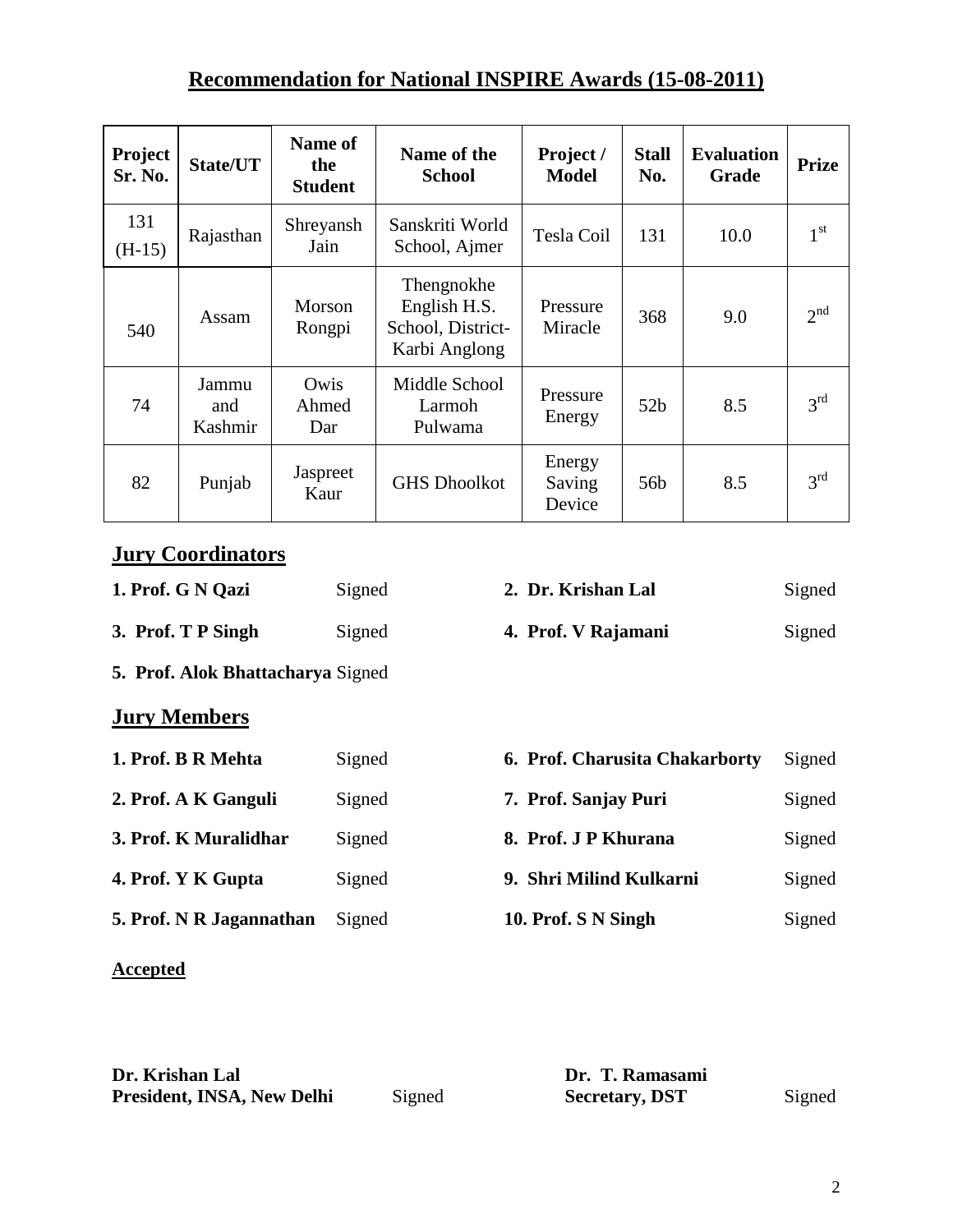# **Recommendation for Regional INSPIRE Awards ((15-08-2011)**

# **CENTRAL**

| Project<br>Sr. No. | State/UT    | Name of<br>the<br><b>Student</b> | <b>Name of the School</b>       | <b>Project</b><br>/Model     | <b>Stall</b><br>No. | <b>Evaluation</b><br>Grade | <b>Prize</b>    |
|--------------------|-------------|----------------------------------|---------------------------------|------------------------------|---------------------|----------------------------|-----------------|
| 22<br>$(H-15)$     | Chattisgarh | Zunaid Ali                       | शास.उ.मा.वि.दुगली<br>नगरी धमतरी | Electricity<br>Free<br>Mixer | 22                  | 8.5                        | 1 <sup>st</sup> |
| 132<br>$(H-15)$    | Rajasthan   | Hitesh<br>Devani                 | राउमावि. सरवाड़, अजमेर          | Adarsh<br>Petroleum<br>Plant | 132                 | 8.0                        | 2 <sup>nd</sup> |

# **EAST**

| <b>Project</b><br>Sr. No. | State/UT       | Name of the<br><b>Student</b> | Name of the<br><b>School</b>                                | <b>Project</b><br>/Model             | <b>Stall</b><br>No. | <b>Evaluation</b><br>Grade | <b>Prize</b>    |
|---------------------------|----------------|-------------------------------|-------------------------------------------------------------|--------------------------------------|---------------------|----------------------------|-----------------|
| 325                       | West<br>Bengal | Biplab Shit                   | Barbendya<br>Vivekananad<br>High School,<br><b>Bankura</b>  | Controlling<br>Overloaded<br>Vehicle | 212 <sub>b</sub>    | 8.0                        | 1 <sup>st</sup> |
| 312                       | Jharkhand      | Meenu Kumari                  | Krishna<br>Ballabh<br>Balika Uttach<br>Vidyalaya,<br>Ranchi | <b>Transformation</b><br>of Energy   | 206a                | 7.5                        | 2 <sup>nd</sup> |

## **NORTH**

| Project<br>Sr. No. | State/UT | Name of<br><b>Student</b> | Name of the                         | <b>Project /Model</b>                       | <b>Stall</b>    | <b>Evaluation</b> | <b>Prize</b>    |
|--------------------|----------|---------------------------|-------------------------------------|---------------------------------------------|-----------------|-------------------|-----------------|
|                    |          |                           | <b>School</b>                       |                                             | No.             | Grade             |                 |
| 30                 | Haryana  | Arsh<br>Shah<br>Dilbagi   | Day Public<br><b>School Panipat</b> | Compact<br>Unmanned<br>Exploring<br>Vehicle | 27 <sub>b</sub> | 8.5               | 1 <sup>st</sup> |
| 39                 | Haryana  | Renuka                    | Ggsss Arya<br>Nager                 | Bahuddeshiya<br>Chara Machine<br>and Moter  | 34a             | 7.5               | 2 <sup>nd</sup> |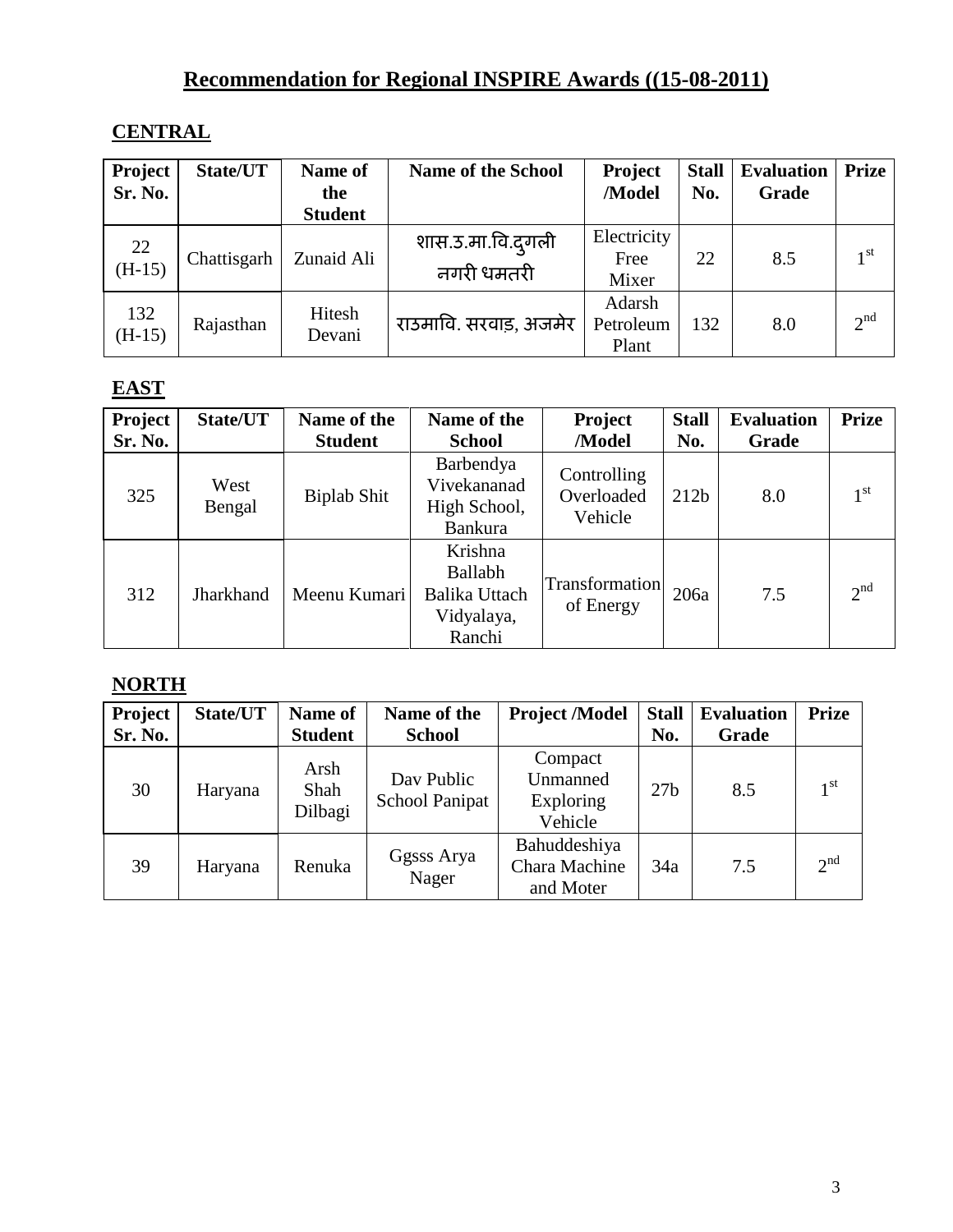# **NORTH-EAST**

| <b>Project</b> | State/UT | Name of                          | Name of the                                                      | <b>Project /Model</b>                                | <b>Stall</b> | <b>Evaluation</b> | <b>Prize</b>    |
|----------------|----------|----------------------------------|------------------------------------------------------------------|------------------------------------------------------|--------------|-------------------|-----------------|
| Sr. No.        |          | <b>Student</b>                   | <b>School</b>                                                    |                                                      | No.          | Grade             |                 |
| 554            | Sikkim   | Master<br>Suman<br>Subba         | Singhik,<br>Government<br>Secondary<br>School, North<br>Sikkim   | T <sub>1</sub> c- Car $(21st)$<br>Century Car)       | 382          | 8.5               | 1 <sup>st</sup> |
| 555            | Sikkim   | <b>Miss</b><br>Simran<br>Pradhan | Palzor<br>Namgyal Girls<br>Sr. Sec.School,<br>Gangtok,<br>Sikkim | Streamline<br>Flow Of Liquid<br><b>Under Gravity</b> | 383          | 7.5               | 2 <sup>nd</sup> |

# **SOUTH**

| <b>Project</b><br>Sr. No. | State/UT          | Name of<br><b>Student</b> | Name of the<br><b>School</b>                                                    | Project<br>/Model                    | <b>Stall</b><br>No. | <b>Evaluation</b><br>Grade | <b>Prize</b>    |
|---------------------------|-------------------|---------------------------|---------------------------------------------------------------------------------|--------------------------------------|---------------------|----------------------------|-----------------|
| 161                       | Andhra<br>Pradesh | Α.<br>Manasa              | <b>U.P.S Shivaipally</b>                                                        | Automatic<br><b>Street</b><br>Lights | 113                 | 8.5                        | 1 <sup>st</sup> |
| 214                       | Karnataka         | Naveen<br>D. S.           | Govt. Higher<br>Primary School,<br>Channeshapura,<br>Channagiri-T,<br>Davangere | Death Free<br>Solution               | 140b                | 8.0                        | 2 <sup>nd</sup> |

# **WEST**

| Project        | State/UT    | Name of                    | Name of the                          | Project                                                           | <b>Stall</b> | <b>Evaluation</b> | <b>Prize</b>    |
|----------------|-------------|----------------------------|--------------------------------------|-------------------------------------------------------------------|--------------|-------------------|-----------------|
| <b>Sr. No.</b> |             | <b>Student</b>             | <b>School</b>                        | /Model                                                            | No.          | Grade             |                 |
| 463            | Maharashtra | Rahul<br>Prakash<br>Bagul  | Smt D.R.<br>High School<br>Nandurbar | Energy saver<br>multi<br>winnowing mc<br>from waste<br>management | 299a         | 8.5               | 1 <sup>st</sup> |
| 470            | Maharashtra | Utkarsh<br>Vilas<br>Kaklij | V.J. High<br>School<br>Nandgaon      | Home<br>appliance<br>control system                               | 302b         | 8.0               | 2 <sup>nd</sup> |

# **Jury Coordinators**

| 1. Prof. G N Qazi  | Signed | 2. Dr. Krishan Lal  | Signed |
|--------------------|--------|---------------------|--------|
| 3. Prof. T P Singh | Signed | 4. Prof. V Rajamani | Signed |

**5. Prof. Alok Bhattacharya** Signed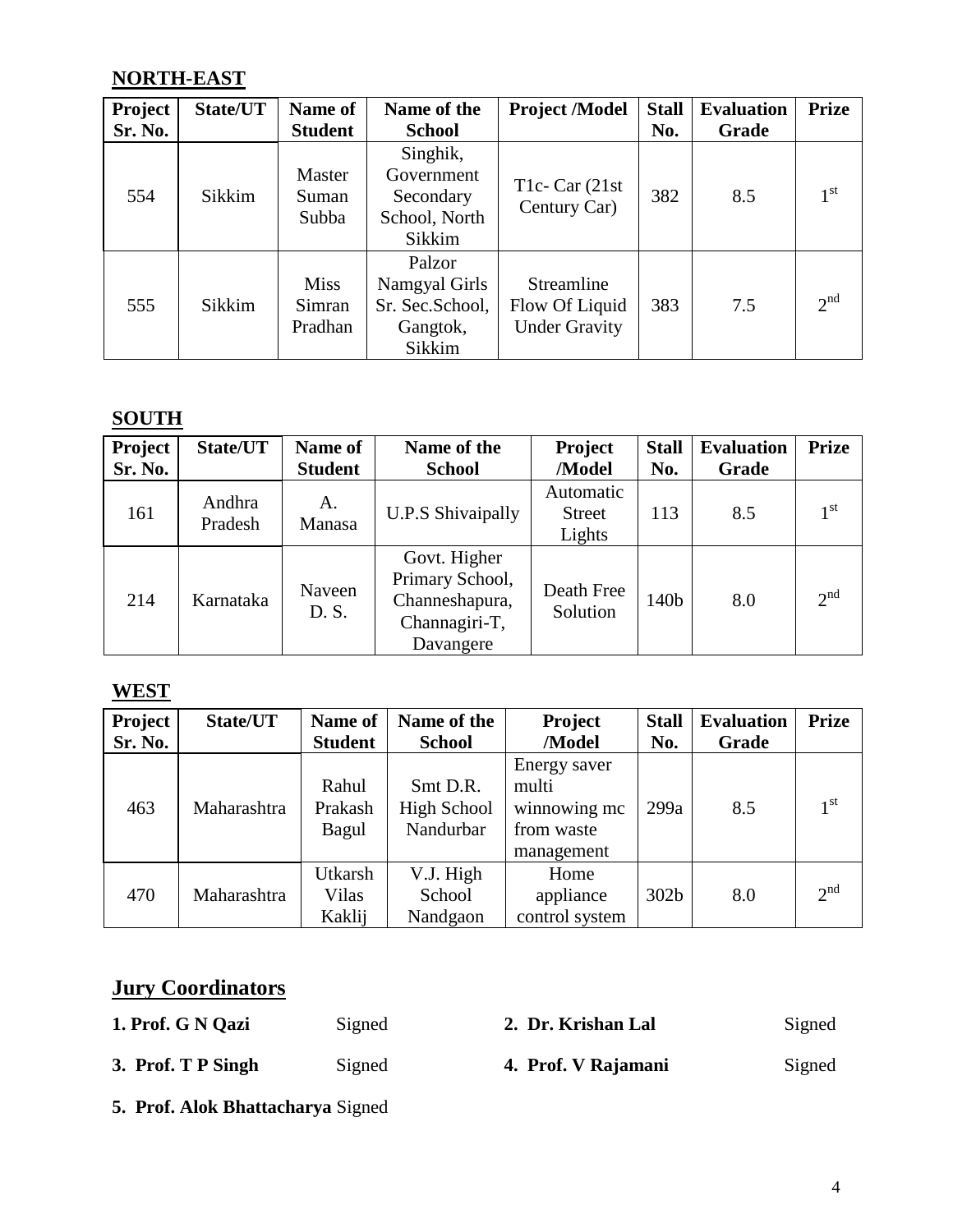# **Jury Members**

| 1. Prof. B R Mehta       | Signed | 6. Prof. Charusita Chakarborty | Signed |
|--------------------------|--------|--------------------------------|--------|
| 2. Prof. A K Ganguli     | Signed | 7. Prof. Sanjay Puri           | Signed |
| 3. Prof. K Muralidhar    | Signed | 8. Prof. J P Khurana           | Signed |
| 4. Prof. Y K Gupta       | Signed | 9. Shri Milind Kulkarni        | Signed |
| 5. Prof. N R Jagannathan | Signed | 10. Prof. S N Singh            | Signed |
|                          |        |                                |        |

# **Accepted**

| Dr. Krishan Lal            |        | Dr. T. Ramasami       |        |  |  |
|----------------------------|--------|-----------------------|--------|--|--|
| President, INSA, New Delhi | Signed | <b>Secretary, DST</b> | Signed |  |  |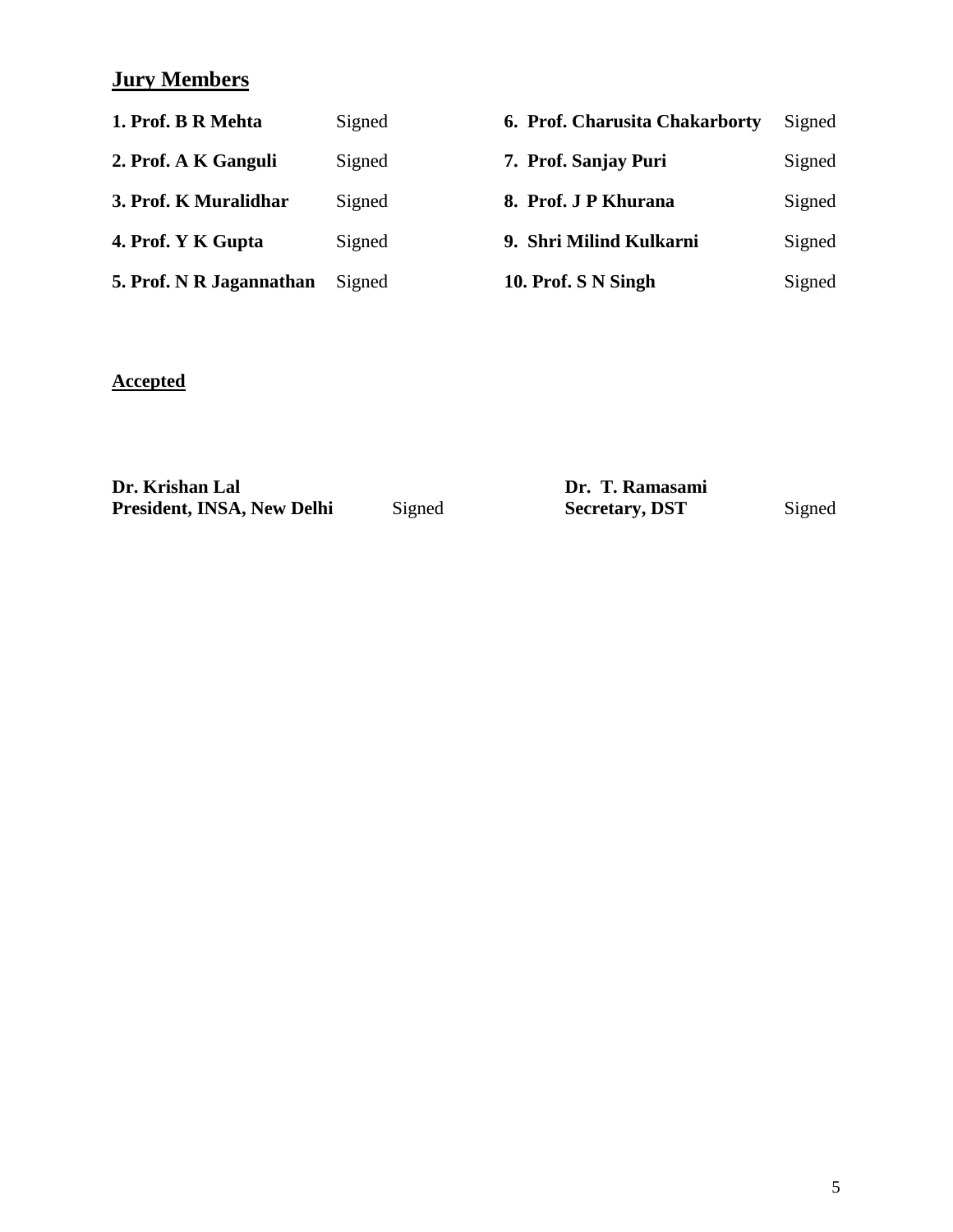# **Recommendation for State Level INSPIRE Awards (15-08-2011)**

| Proj<br>Sr. No | State/UT          | Name of the<br><b>Student</b>       | <b>Name of the School</b>               | Project / Model                                                   | <b>Stall</b><br>No. | <b>Evaluation</b><br>Grade | <b>Prize</b>    |  |  |
|----------------|-------------------|-------------------------------------|-----------------------------------------|-------------------------------------------------------------------|---------------------|----------------------------|-----------------|--|--|
|                | <b>Haryana</b>    |                                     |                                         |                                                                   |                     |                            |                 |  |  |
| 27             | Haryana           | Manjit Singh                        | Janta SSS Mustafabad                    | Drying Of Cloths<br>In Textile<br>Industry                        | 26a                 | 7.0                        | 1 <sup>st</sup> |  |  |
| 19             | Haryana           | Aditya                              | Model School Rohtak                     | <b>Vertical Farming</b>                                           | 22a                 | 7.0                        | 1 <sup>st</sup> |  |  |
| 29             | Haryana           | Stuti Garg                          | <b>Bal Vikash Progressive</b><br>School | Solar Water<br><b>Heater From</b><br>Waste                        | 27a                 | 6.0                        | 2 <sup>nd</sup> |  |  |
| 24             | Haryana           | Hemant                              | New Happy Public<br>School              | Anti Collision<br>Device                                          | 24 <sub>b</sub>     | 6.0                        | 2 <sup>nd</sup> |  |  |
|                |                   |                                     | <b>Andhra Pradesh</b>                   |                                                                   |                     |                            |                 |  |  |
| 177            | Andhra<br>Pradesh | S.K. Mahaboob<br>Subhani            | GHS, Ulavapadu                          | Protecting<br>Transformers<br>With The Help Of<br>Micro Controler | 122a                | 7.5                        | 1 <sup>st</sup> |  |  |
| 191            | Andhra<br>Pradesh | A. Sravani                          | Z.P.H.S., L.Kota                        | Nano pyramid<br>harvesting                                        | 129a                | 7.5                        | 1 <sup>st</sup> |  |  |
| 104            | Andhra<br>Pradesh | Gudi<br>Madhuchandra                | St. Joseph's Convent<br>H.S, Adilabad   | Density Based<br>adaptive traffic<br>control System               | 71                  | 7.0                        | 2 <sup>nd</sup> |  |  |
| 108            | Andhra<br>Pradesh | C. Maheswara<br>Reddy               | Z.P.H.S., P. Bandlaplli,<br>Narpala     | Meteo System                                                      | 75                  | 7.0                        | 2 <sup>nd</sup> |  |  |
| 148            | Andhra<br>Pradesh | G. Kiran Kumar                      | Z.P.H. School, Atkur                    | Anti Radiation<br>shields to Cell<br>Phones                       | 104b                | 7.0                        | 2 <sup>nd</sup> |  |  |
|                |                   |                                     | <b>Maharashtra</b>                      |                                                                   |                     |                            |                 |  |  |
| 448            | Maharashtra       | Kunal Panjari                       | Ashok highschool<br>Mumbai              | Special stove                                                     | 291b                | 7.5                        | 1 <sup>st</sup> |  |  |
| 507            | Maharashtra       | Ku. Sayali<br>Avdhut<br>Thakurdesai | United English School,<br>Chiplun       | Wind Energy On<br><b>Express</b><br>Highways                      | 335                 | 7.5                        | 1 <sup>st</sup> |  |  |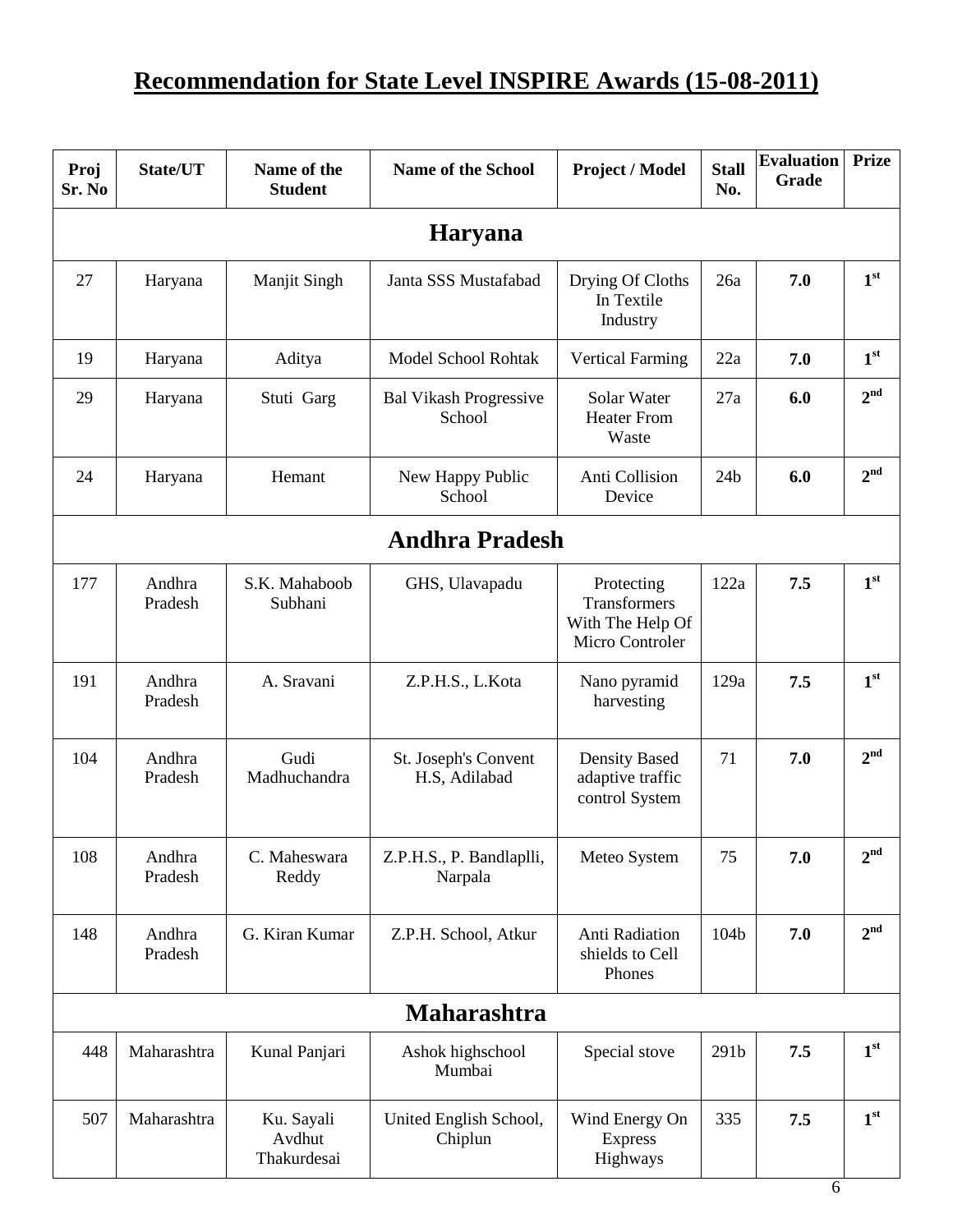| 411          | Maharashtra       | Santoshi Sanjay<br>Kunghadkar | Janta Vidhyalay<br>Pombhurna                                                         | Use of Unutilized<br>plants for<br>Medicine<br>Preparation &<br><b>Nutritional Food</b><br><b>To Cattles</b> | 271  | 7.5 | 1 <sup>st</sup> |
|--------------|-------------------|-------------------------------|--------------------------------------------------------------------------------------|--------------------------------------------------------------------------------------------------------------|------|-----|-----------------|
| 488          | Maharashtra       | Rohan Kisan<br>Jagtap         | Yesaji Kank Vidyalaya<br>Karandi, Tal. Bhor                                          | Shosh-Dab<br>Yantra                                                                                          | 316  | 7.5 | 1 <sup>st</sup> |
| 500          | Maharashtra       | Pratik Mohan<br>Chavan        | Vidyamandir<br>Kumbharkhani Budruk,<br>Sangameshwar                                  | Unique<br>Mechanism<br>Reducing<br>Intensity Of<br><b>Accident On</b><br><b>Risky Turn</b>                   | 328  | 7.0 | 2 <sup>nd</sup> |
| 471          | Maharashtra       | Devarat kulkarni              | Silver Oak Univ. school<br>Nashik                                                    | Sewage choke<br>removing robot                                                                               | 303a | 7.0 | 2 <sup>nd</sup> |
|              |                   |                               | <b>Chattisgarh</b>                                                                   |                                                                                                              |      |     |                 |
| 15<br>(H 15) | Chattisgarh       | कु. शिखा चौबे                 | डी.ए.वी. विश्रामपुर<br>सूरजपुर                                                       | बैसाखी                                                                                                       | 15   | 7.0 | 1 <sup>st</sup> |
| 33<br>(H 15) | Chattisgarh       | कौस्तक कर                     | डी.पी.एस. एन.टी.पी.सी.                                                               | इलेक्ट्रोमैग्नेटिक                                                                                           | 33   | 7.0 | 1 <sup>st</sup> |
| 40<br>(H 15) | Chattisgarh       | दिव्या                        | शिशु मंदिर खरसिया                                                                    | नमी साफ करने<br>वाला यंत्र                                                                                   | 40   | 6.0 | 2 <sup>nd</sup> |
| 53<br>(H 15) | Chattisgarh       | कु. तृप्ति तन्जय              | आदर्श विद्या मंदिर इंग्लिश<br>मिडियम कटघोरा कोरबा                                    | भविष्य का घर                                                                                                 | 53   | 6.0 | 2 <sup>nd</sup> |
|              | <b>Puducherry</b> |                               |                                                                                      |                                                                                                              |      |     |                 |
| 284          | Puducherry        | S. Shanmugavel                | New Modern Vidhya<br>Mandir Hr. Sec. School,<br>Angalamman<br>Muthialpet, Puducherry | Polythene Rocks                                                                                              | 189  | 6.5 | 1 <sup>st</sup> |
| 287          | Puducherry        | I. Chandra<br>Prabha          | Govt. Girls Higher Sec.<br>School, Vazhudhavur<br>Kathirkamam<br>Pudhucherry         | Stable<br><b>Construction To</b><br>Withstand<br>Earthquake                                                  | 192  | 5.0 | 2 <sup>nd</sup> |
|              | Rajasthan         |                               |                                                                                      |                                                                                                              |      |     |                 |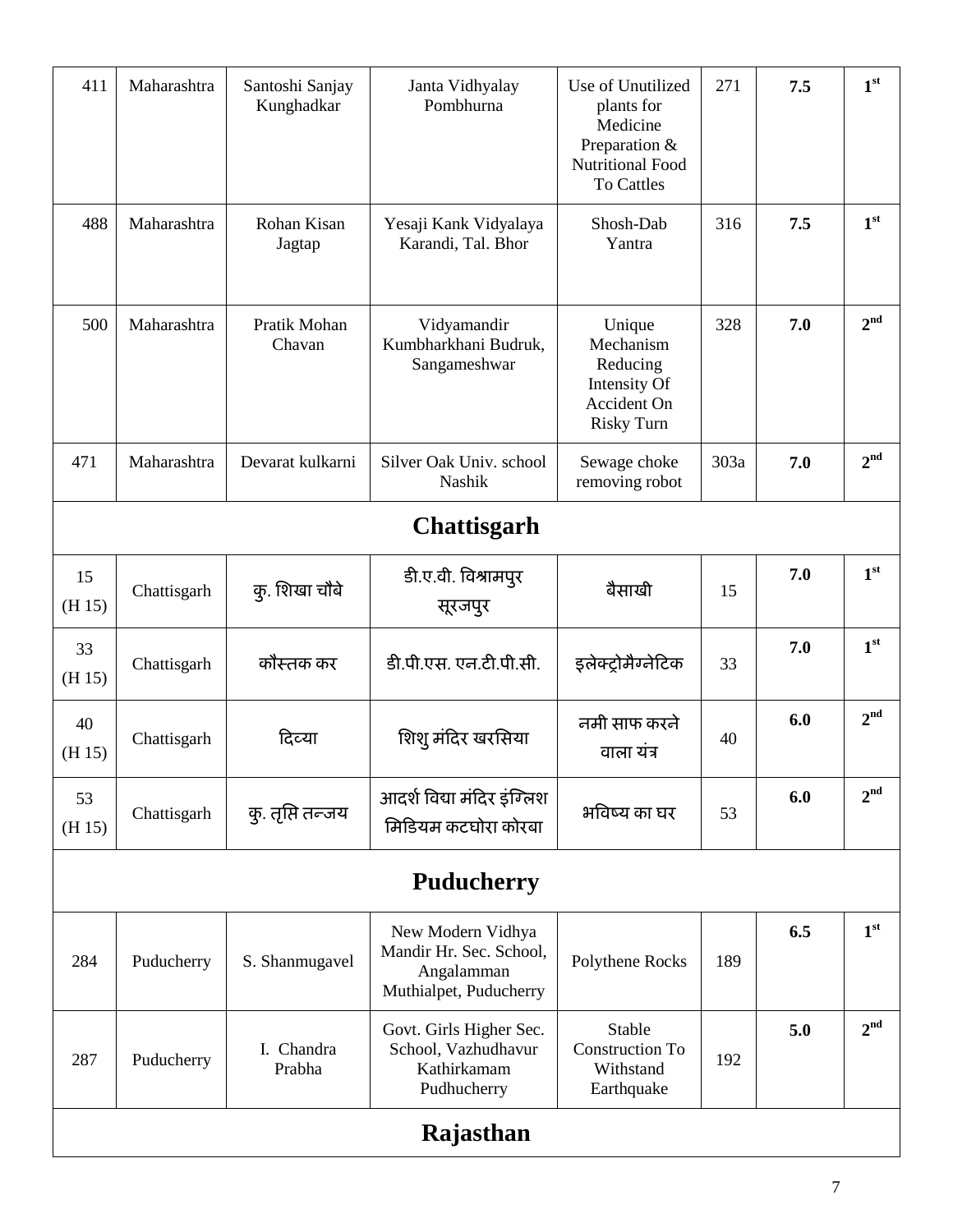| 122<br>(H 15) | Rajasthan         | ऋषिकेश मीणा           | रा.उ.प्रा.वि. वीरपुर तहसील<br>महवा, जिला दौसा                        | पवन ऊर्जा संयत्र                                                                                     | 122  | 6.0 | 1 <sup>st</sup> |
|---------------|-------------------|-----------------------|----------------------------------------------------------------------|------------------------------------------------------------------------------------------------------|------|-----|-----------------|
| 145<br>(H 15) | Rajasthan         | नीलम पूर्विया         | रा0बालिका मावि.<br>निकुम्ब, चित्तौड़गढ                               | भूकम्प सूचक यंत्र                                                                                    | 145  | 5.0 | 2 <sup>nd</sup> |
|               |                   |                       | Goa                                                                  |                                                                                                      |      |     |                 |
| 352           | Goa               | Julian D'Costa        | Vidya Vikas Academy,<br>Goa                                          | Pollen size and<br>allergy                                                                           | 227  | 7.5 | 1 <sup>st</sup> |
| 353           | Goa               | Shubham<br>Phaldesai  | Rosari School, Miramar,<br>Panaji Goa                                | Go Green                                                                                             | 228  | 6.0 | 2 <sup>nd</sup> |
|               |                   |                       | Karnataka                                                            |                                                                                                      |      |     |                 |
| 232           | Karnataka         | Prathibha M J.        | Ghps Somenahalli<br>Yadavanahalli (P)<br>Arasikere Taluk Hassan      | <b>Walking Stick</b><br>With Rest Chair                                                              | 152  | 6.0 | 1 <sup>st</sup> |
| 252           | Karnataka         | Yashashrini. B        | St. Charles Kannada<br>High School, New Ton,<br>Bhadravathi, Shimoga | Production Of<br><b>Electricity By</b><br><b>Vehicles Moving</b><br>Over A Fly Over<br><b>Bridge</b> | 172  | 6.0 | 1 <sup>st</sup> |
| 267           | Karnataka         | Karthik               | Govt. Higher Primary<br>School, Kotatattu, Udapi                     | Hydraulic Jcb                                                                                        | 180a | 5.5 | 2 <sup>nd</sup> |
|               |                   |                       | <b>Madhya Pradesh</b>                                                |                                                                                                      |      |     |                 |
| 94<br>(H 15)  | Madhya<br>Pradesh | Ku. Anita Mehra       | Govt. MS Ward No. 1<br>Shahdol                                       | <b>Eco Friendly</b><br><b>Track Senitation</b><br>System                                             | 94   | 6.0 | 1 <sup>st</sup> |
| 58<br>(H 15)  | Madhya<br>Pradesh | Deep Chand<br>Ahirwar | Govt. Excellence H.S.<br>School No. 1,<br>Tikamgarh                  | New Unconventio<br>nal Sources Of Po<br>wer Generation                                               | 58   | 5.0 | 2 <sup>nd</sup> |
|               |                   |                       | <b>Jharkhand</b>                                                     |                                                                                                      |      |     |                 |
| 314           | Jharkhand         | Meenu Kumari          | Saraswati Shishu Vidya<br>Mandir, Saldega                            | Thresher cum<br><b>Rahat Machine</b>                                                                 | 207a | 6.0 | 1 <sup>st</sup> |
| 316           | Jharkhand         | Anubhav Rai           | B. I. V. Sec-II D                                                    | <b>Hybrid Solar</b><br>Panel                                                                         | 208a | 5.5 | 2 <sup>nd</sup> |
|               |                   |                       | Meghalaya                                                            |                                                                                                      |      |     |                 |
|               |                   |                       |                                                                      |                                                                                                      |      |     |                 |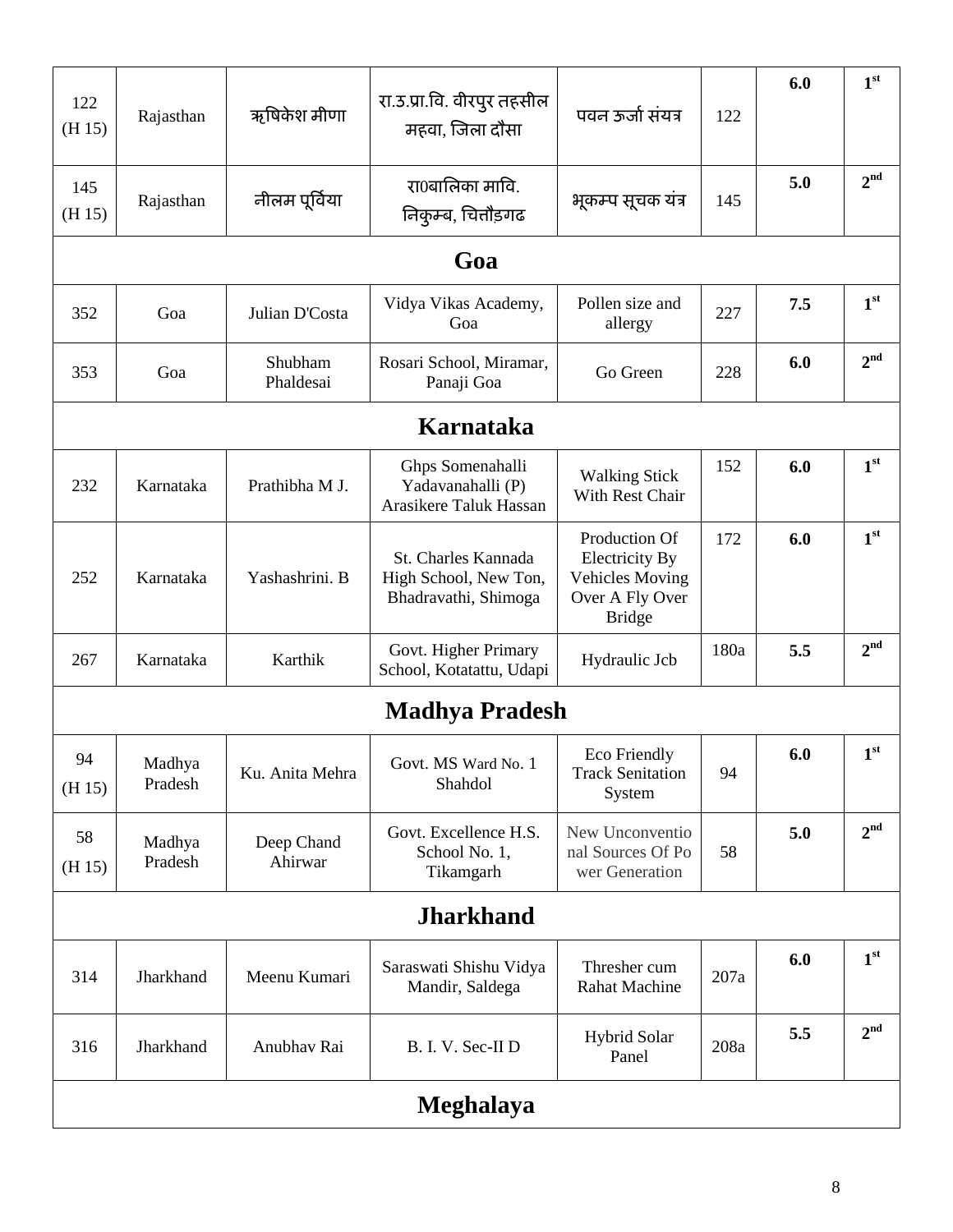| 543 | Meghalaya            | Winsaphisha<br>Diengdoh  | Ramkrishna Mission<br><b>Higher Secondary</b><br>School, Cherrapunjee,<br>East Khasi Hills,<br>Meghalaya | Mathematics In<br>Nature                            | 371  | 5.5 | 1 <sup>st</sup> |
|-----|----------------------|--------------------------|----------------------------------------------------------------------------------------------------------|-----------------------------------------------------|------|-----|-----------------|
|     |                      |                          | <b>Chandigarh</b>                                                                                        |                                                     |      |     |                 |
| 3   | Chandigarh           | Pawan Kumar              | Govt. Middle<br>SchoolMaloya Colony,<br>UT Chandigarh                                                    | Kabaad Se Jugaad<br>(Scientific Toys<br>from Waste) | 13a  | 5.5 | 1 <sup>st</sup> |
|     |                      |                          | <b>Jammu and Kashmir</b>                                                                                 |                                                     |      |     |                 |
| 78  | Jammu and<br>Kashmir | Owis Ahmed               | Govt. Boys Hr. Sec.<br>School Kupwara,<br>Kashmir                                                        | Millenium Bridge                                    | 54b  | 6.0 | 1 <sup>st</sup> |
|     |                      |                          | <b>West Bengal</b>                                                                                       |                                                     |      |     |                 |
| 336 | West Bengal          | Rahia Khatun             | Mohidapur High<br>Madarasa                                                                               | <b>Balance For The</b><br><b>Blind</b>              | 218a | 7.0 | 1 <sup>st</sup> |
|     |                      |                          | <b>Himachal Pradesh</b>                                                                                  |                                                     |      |     |                 |
| 64  | Himachal<br>Pradesh  | Sahil Sen                | Tagore Public School,<br>Delag District Bilaspur                                                         | Cold Store<br>Without<br>Electricity                | 47a  | 5.5 | 1 <sup>st</sup> |
|     |                      |                          | <b>Uttrakhand</b>                                                                                        |                                                     |      |     |                 |
| 94  | Uttrakhand           | Ayush Garg               | Shri Guru Ram Rai<br>College Mathurawal                                                                  | Ice Of Bliend                                       | 63a  | 5.0 | 1 <sup>st</sup> |
|     |                      |                          | <b>Tamil Nadu</b>                                                                                        |                                                     |      |     |                 |
| 294 | Tamil Nadu           | A. Abubakkar<br>Siddique | Panchayat Union<br>Middle School, Ayyur,<br>Alanganallur Saragam,<br>Madurai                             | Simple Weighing<br>Machine                          | 196a | 6.0 | 1 <sup>st</sup> |
| 305 | Tamil Nadu           | J. Rubamathy             | Natarajan Dhamayanthi<br>Hr. Sec. School, Public<br>Office Road,<br>Velippalayam,<br>Nagappattinam       | Sewage Water<br>Treatment                           | 202a | 5.5 | 2 <sup>nd</sup> |
|     |                      |                          | Gujarat                                                                                                  |                                                     |      |     |                 |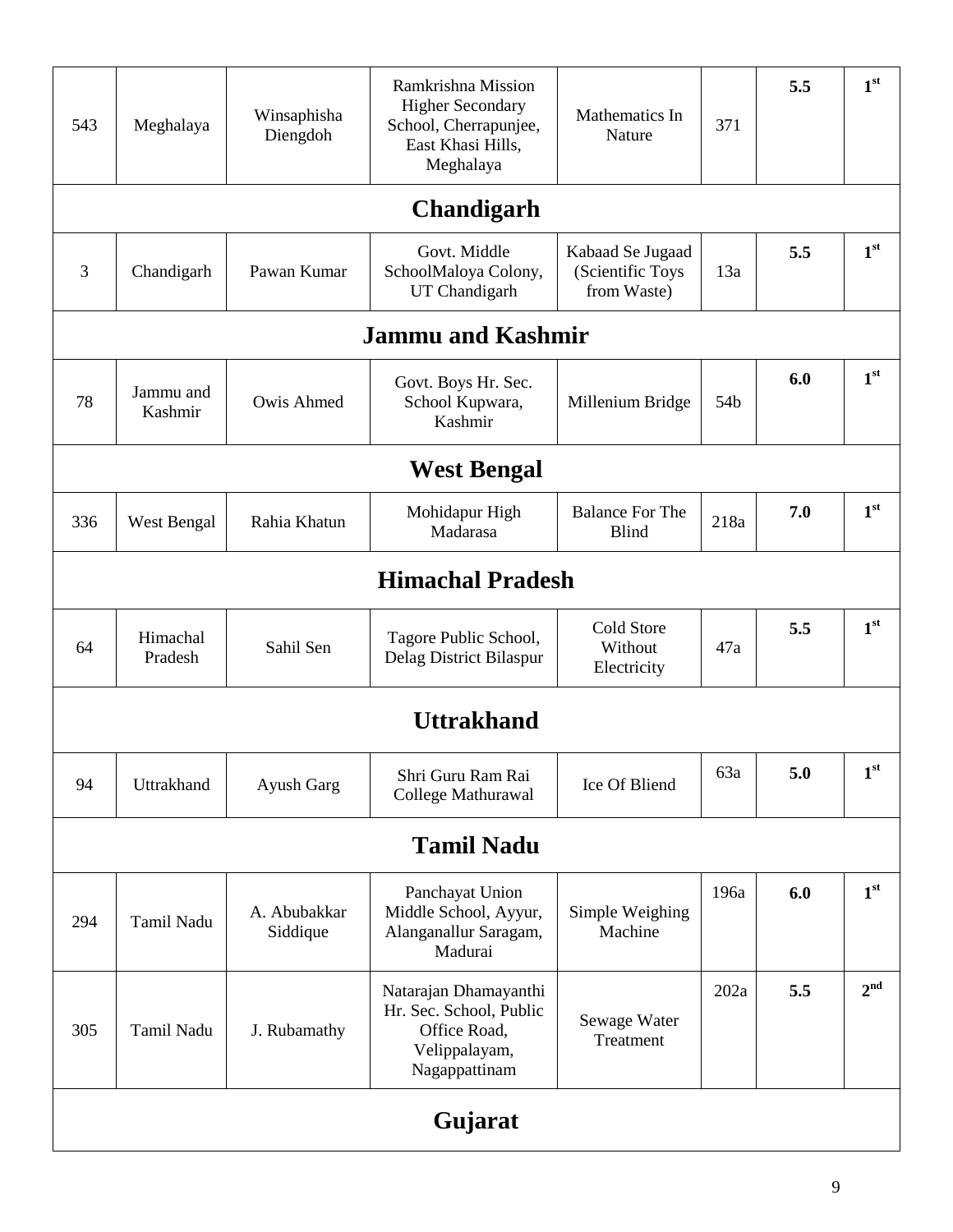| 370 | Gujarat        | Baldania Arti<br>Bijalbhai | N. B. Kamvaliya Kanya<br>Vidyalaya, Junagarh             | Production of<br>Electricity from<br><b>Hydrogen Gas</b> | 245             | 5.5 | 1 <sup>st</sup> |
|-----|----------------|----------------------------|----------------------------------------------------------|----------------------------------------------------------|-----------------|-----|-----------------|
|     |                |                            | <b>Delhi</b>                                             |                                                          |                 |     |                 |
| 7   | Delhi          | Priya Thithani             | S.K.V. Adarsh Nagar,<br>Delhi-33                         | <b>Energy From</b><br>Hydrolic Lift                      | 15 <sub>b</sub> | 6.0 | 1 <sup>st</sup> |
|     |                |                            | <b>Andaman &amp; Nicobar</b>                             |                                                          |                 |     |                 |
| 103 | A & N          | Saurav Gucchait            | <b>GSSS Havelock No. 3</b><br>Havelock, A & N<br>Islands | Eco-Friendly<br>Cycle Mixer<br>Grinder                   | 70              | 5.0 | 1 <sup>st</sup> |
|     |                |                            | Kerala                                                   |                                                          |                 |     |                 |
| 279 | Kerala         | Meera Murali               | DBHS Cheriyanad,<br>ChengannurAlappuzha                  | <b>Working Model</b>                                     | 186a            | 5.5 | 1 <sup>st</sup> |
|     |                |                            | Daman & Diu                                              |                                                          |                 |     |                 |
| 348 | Daman &<br>Diu | Falguni Chandu<br>Patel    | Govt. Middle School<br>Devka Nani Daman,<br>Daman & Diu  | Multi Purpose<br>Mixture                                 | 224a            | 5.0 | 1 <sup>st</sup> |
|     | <b>Mizoram</b> |                            |                                                          |                                                          |                 |     |                 |
| 552 | Mizoram        | C Lalremruata              | Mr. F. Lalneihkimi                                       | Solar Water<br>Purification<br>Method                    | 380             | 5.0 | 1 <sup>st</sup> |
|     |                |                            | <b>Tripura</b>                                           |                                                          |                 |     |                 |
| 560 | Tripura        | Saptarshi Roy              | Abhoynagar Nazrul<br>Smriti Vidyalaya                    | <b>Mechanical Water</b><br>Flasher                       | 8               | 5.5 | 1 <sup>st</sup> |

# **Jury Coordinators**

| 1. Prof. G N Qazi  | Signed | 2. Dr. Krishan Lal  | Signed |
|--------------------|--------|---------------------|--------|
| 3. Prof. T P Singh | Signed | 4. Prof. V Rajamani | Signed |

**5. Prof. Alok Bhattacharya** Signed

# **Jury Members**

**1. Prof. Charusita Chakarborty** Signed